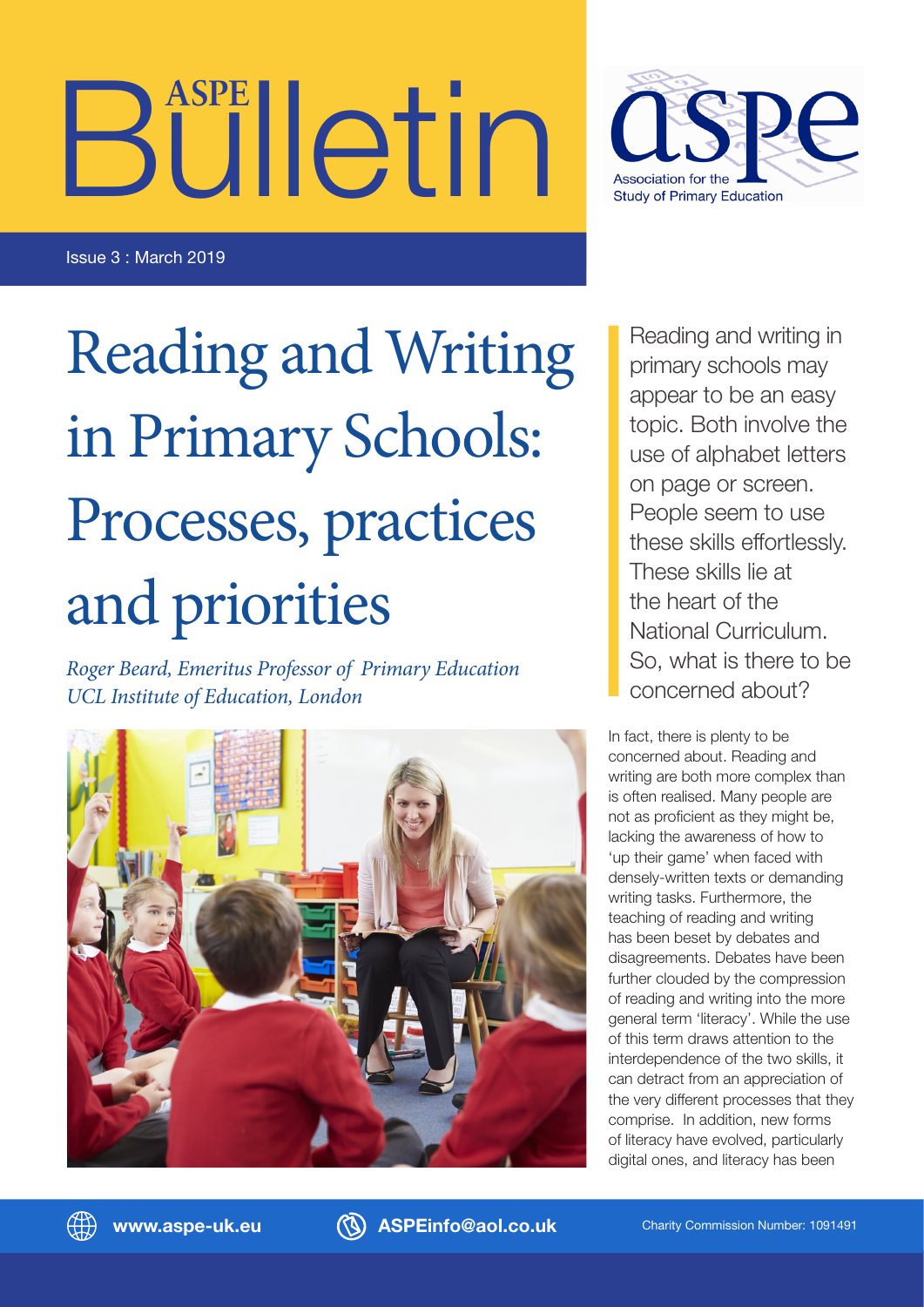**Reading and writing in primary schools can benefit enormously from the recognition of the underlying processes of comprehension and composition, helping teachers to strike a balance between shared, guided and independent work in teaching and learning.**



increasingly bound up with other multi-modal forms of communication. Nevertheless, written language remains the preferred mode for political and cultural successi .

### Processes

More particularly, it is not widely appreciated *how* much research there has been into how we read and write. For many years reading was widely held to be a 'psycholinguistic guessing game'. Sequences of words were predicted and checked out, with less attention to decoding them. Comprehension was deemed to be relatively straightforward. In the 1990s, a 'paradigm shift' occurred. While accepting that there are several key skills in reading, it was recognised that they are anchored in fast, automatic decoding of visually unfamiliar words. Comprehension was also seen as more context-dependent and strongly influenced by what the reader brings to the text<sup>ii</sup>.

The writing process was similarly seen as having more to it than previously thought. Transcription skills, accurately getting the right words on the page or screen in the right order, are of course, crucial. Yet the quality and effectiveness of the text is built on less obvious processes: generating ideas and composing the content. The drafted text has then to be read and reread, to ensure that it reflects the right 'genre' features for what is being communicated. Shrewd rereading also allows the text to be checked with a 'writer's alertness to technique'ii.

Successive versions of the National Curriculum have never quite got it right on reading and writing in primary schools. The first (1989) version was rather vague; the oral building block of the English alphabetic writing system, the phoneme, was not specifically

mentioned until the 1999 version. The current National Curriculum has extraordinary detail compared with previous versions. A preoccupation with such minutiae risks losing sight of the purposes and pleasures of learning to read and write.

Reading and writing in primary schools can benefit enormously from the recognition of the underlying processes of comprehension and composition. Such a recognition helps the teacher to strike a balance between shared, guided and independent work in teaching and learning. Also, in teacher education, thinking about the processes can extend to useful self-reflection about how we ourselves go about tackling a demanding book or a challenging writing task. Such reflection can add conviction to classroom practice.

### **Practices**

Reading and writing in primary schools have not always represented established good practice from across the world. About 25 years ago, it was recognised that all was not well. The teaching of early reading was excessively individualised, often comprising little more than children being heard read from reading scheme books. The teaching of writing largely comprised the setting of one-off tasks or exercises that were then marked for accuracy. Fired by the modest performance of UK countries in international comparisons of pupil performance, central government introduced a National Literacy Strategy (NLS) for England<sup>iv</sup>. The NLS



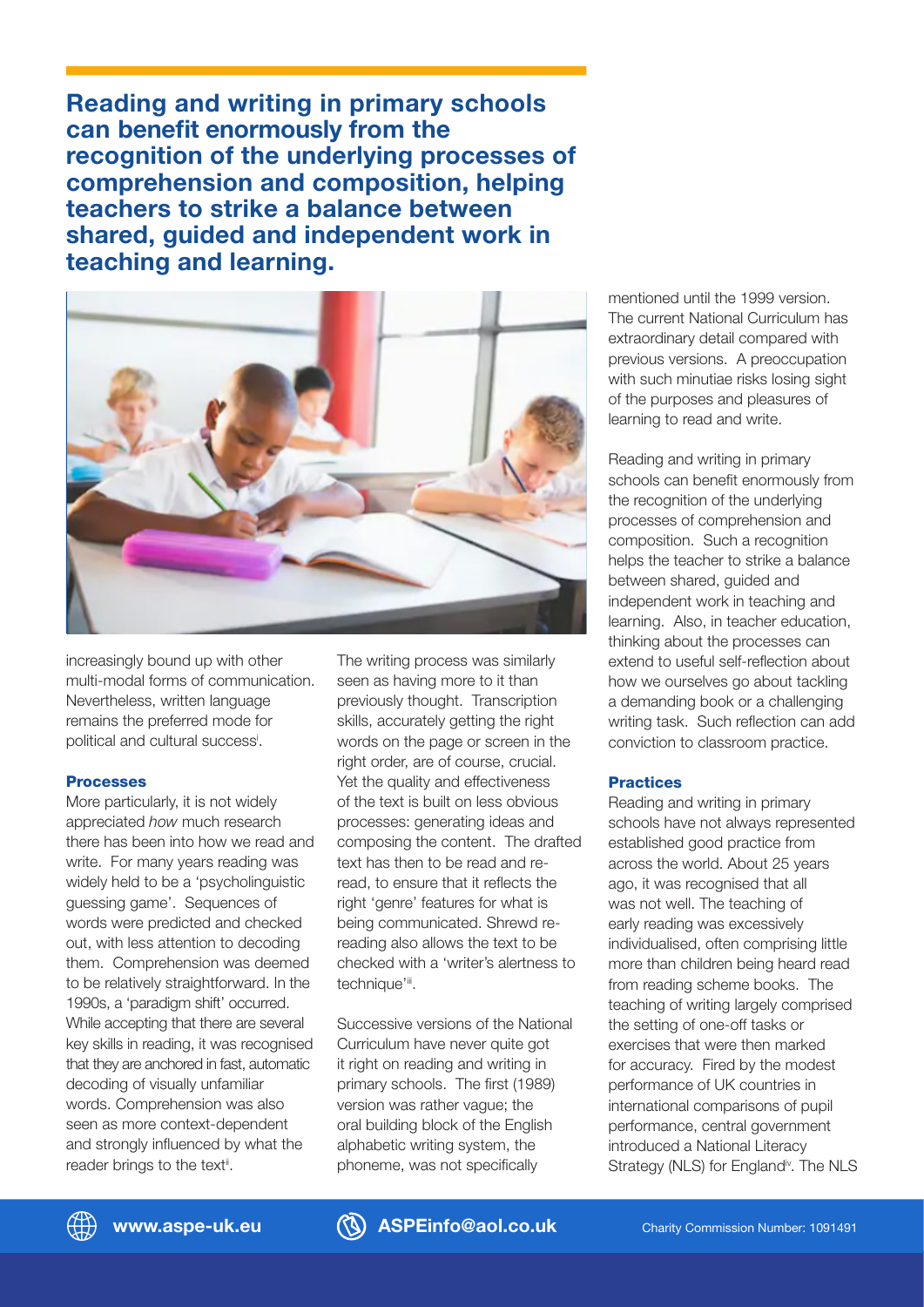## **The current regulations require about half of this time to be spent in schools, the time left to study specific curriculum areas is extremely limited, perhaps just a few hours.**

fore-grounded teaching approaches as never before and highlighted the importance of teachers' pedagogical knowledge in unprecedented ways. It drew attention to the centuries-old dilemma of 'not knowing what you don't know' and raised important questions about what counts as attainment and development<sup>v</sup>.

Compared with reading, relatively little work has been done on how writing develops over time. In a repeat-design project on the narrative and persuasive writing of 112 children, over a twelve-month period in the 9-11 age-range, the greatest gains were found in the use of genre features. In narrative, these included the elaboration of a character through action, a more detailed main event and the use of dialogue in the resolution. In persuasive writing (the writing of an advertisement), these included

maintaining an advertisement style throughout, the inclusion of more persuasive points, snappy summaries and more precise details of the product being advertised<sup>vi</sup>. One of the unexpected findings was how much 'language play' the children used, particularly because it was unprompted. Language play involves creative or unusual uses of language that are beyond what is essentially required. Examples include alliteration, repetition, hyperbole, metaphors, similes and all kinds of vivid vocabulary.vii

### **Priorities**

Three priorities have arisen in my recent work: insufficient time in primary initial teacher training, the quality of current phonics teaching and the need for the full potential of the communicative community of the primary school to be recognised.

About ten years ago, the Institute of Education was funded by the European Parliament to undertake a study of primary training in 27 European countries. It was found that the UK was the only country to use a consecutive, rather than a concurrent, approach, resulting in a one-year course or other equivalents. With current regulations requiring about half of this time to be spent in schools, the time left to study specific curriculum areas is extremely limited, perhaps just a few hours.<sup>viii</sup>

Quality issues in the teaching of phonics came to the fore in my work with a small panel of independent evaluators of publishers' selfassessments of their programmes. The self-assessment dealt with how programmes met criteria set out in the Rose Review. The panel had the opportunity to scrutinise over a hundred phonics programmes and found linguistic errors and misunderstandings in over half of them. Some errors were seriously misleading, for example, stating that the word 'fish' has four phonemes (it has only three, <sh> being a digraph). A recent article discusses this unfortunate situation and what schools might do about it.<sup>x</sup>

Finally, in the many articles and books on children's reading and writing, there is often a surprising lack of attention to a distinctive feature of primary education in the UK, the class teacher system. While it does require polymathic teachers, with wide-ranging subject knowledge, it does also offer